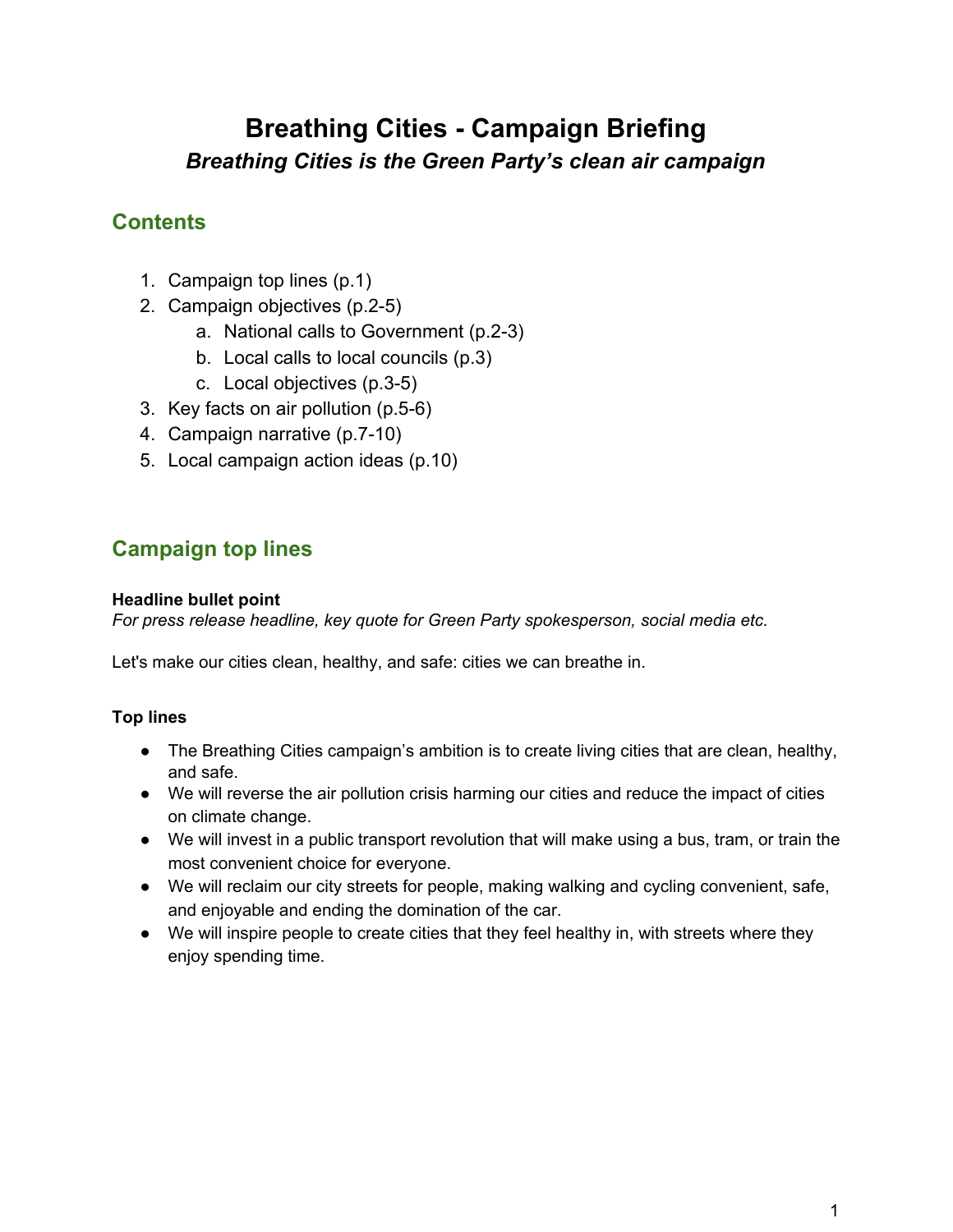### **Campaign objectives**

#### **NATIONAL CALLS TO GOVERNMENT**

- 1. Publish a new Clean Air Act fit for the 21st Century, which improves on and strengthens existing legislation, establishing clean air as a human right in law<sup>1</sup>. Polling shows that 65% of British public support a new Clean Air Act<sup>2</sup>.
- 2. Spend at least £30 per person annually on walking and cycling. This is an increase from the Government's current spend of £6.50 per person per year<sup>3</sup>. Money could be redirected from the huge £30 billion allocated to new roads between 2015/16 till 2020/21 . 4
- 3. Bring forward the phase out of petrol and diesel car sales from 2040 to 2030 at the latest.
- 4. Implement an expanded national network of Clean Air Zones by the end of 2018 $5$ , mandated and funded by central Government, to end all illegal air pollution levels as soon as possible within the next two years.
- 5. Create and fund a targeted diesel scrappage scheme $<sup>6</sup>$  that trades cars for public</sup> transport tokens, low emissions car club memberships, cargo bike and electric bike discounts, and subsidies for public transport and clean vehicle infrastructure, including subsidies specifically targeted at lower income drivers and small businesses.
- 6. Increase the Vehicle Excise Duty for new diesel cars announced in the Autumn Budget 2017 - by at least £800 - so as to reflect the additional cost to society of dirty diesel engines. This would generate £500 million a year, which should be directed at helping fund a targeted diesel scrappage scheme, and not road building or car-dependent development.

<sup>1</sup> <https://cleanair.london/legal/clean-air-is-a-human-right/>

<sup>2</sup> https://www.theguardian.com/cities/2017/feb/14/65-percent-british-public-want-clean-air-act-pollution-harmful-uk-survey 3

https://www.theguardian.com/environment/bike-blog/2017/apr/26/the-government-just-announced-a-gamechanger-for-cycling-in-eng land

<sup>4</sup> http://www.bettertransport.org.uk/blog/roads/231114-road-spending-30-billion 5

[https://cdn.friendsoftheearth.uk/sites/default/files/downloads/Too%20little%20too%20late%20-%20a%20critique%20of%20the%20Ai](https://cdn.friendsoftheearth.uk/sites/default/files/downloads/Too%20little%20too%20late%20-%20a%20critique%20of%20the%20Air%20Quality%20Plan%20FINAL%2017102017%20UPDATED.pdf) [r%20Quality%20Plan%20FINAL%2017102017%20UPDATED.pdf](https://cdn.friendsoftheearth.uk/sites/default/files/downloads/Too%20little%20too%20late%20-%20a%20critique%20of%20the%20Air%20Quality%20Plan%20FINAL%2017102017%20UPDATED.pdf)

<sup>&</sup>lt;sup>6</sup> <http://content.tfl.gov.uk/proposal-national-vehicle-scrappage-fund.pdf>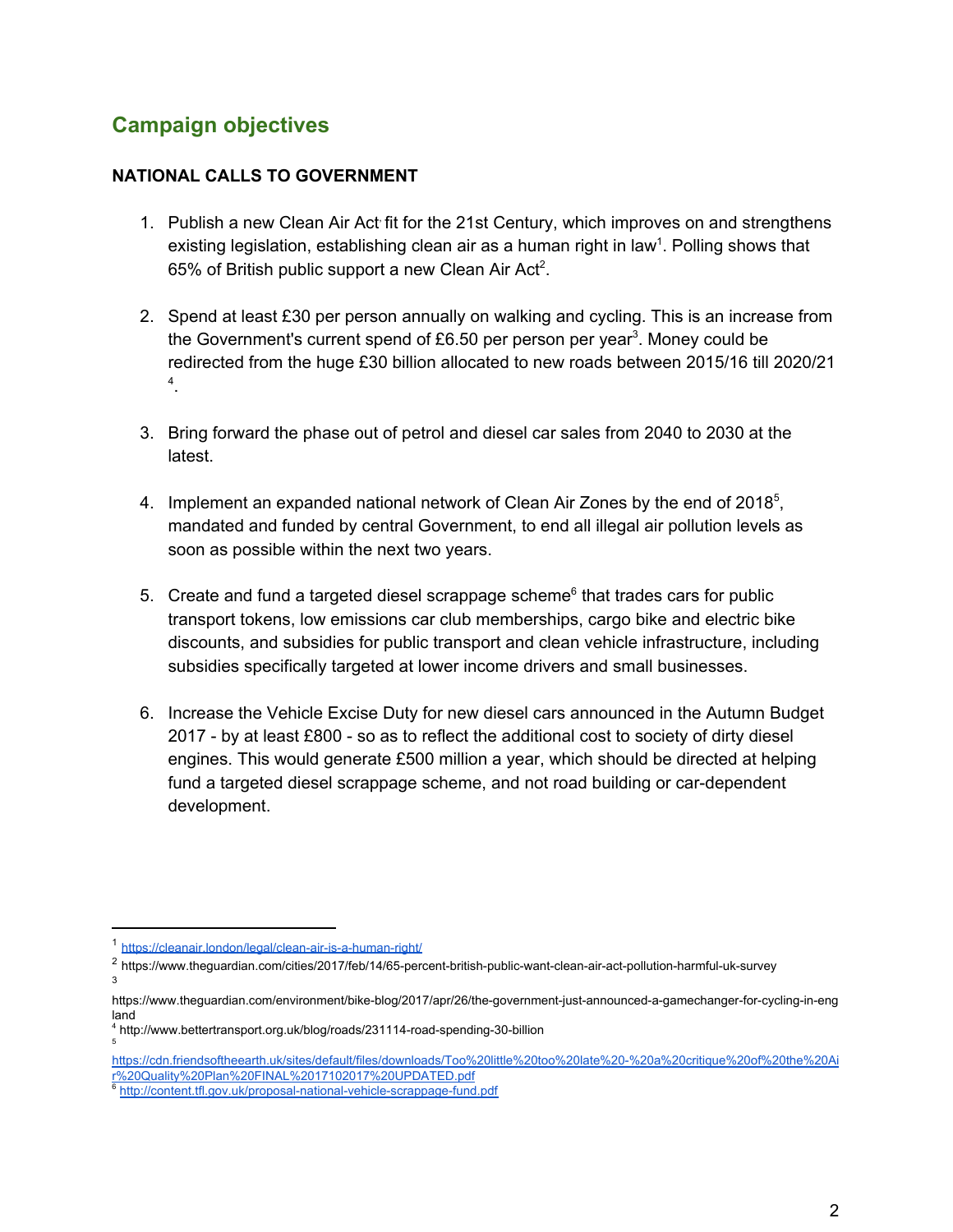#### **LOCAL CALLS TO LOCAL COUNCILS**

#### **LOCAL CALLS**

- Make walking, cycling, and public transport the main forms of urban transport. 1.
- 2. Make public transport cleaner, more affordable, more accessible, and more joined up.
- 3. Reduce the need for private car usage and the air pollution it causes.
- Improve people's health by creating more opportunities for physical activity in everyday 4. journeys, such as walking and cycling.
- 5. Make streets safe and friendly places where people choose to spend time.

#### **LOCAL OBJECTIVES**

*These local objectives are based on the 5 local calls, and addressed to local councils, whose* role it is to meet them. Green councillors and/or a Green Council would aim to meet as many as *possible of the local objectives which are relevant and ambitious in their local context.*

#### **1. Walking, cycling and public transport as main forms of transport**

- a. Increase the number of miles of protected cycling and walking routes.
- b. Provide protected cycling routes and cycle hire schemes from all train stations and bus interchanges.
- c. Increase the number and quality of pedestrian crossings, including by allowing for more time to cross, and providing single stage crossings rather than multi-stage crossings.
- d. Ensure all pavements are smooth and level, and wide enough for people using wheelchairs or buggies, or walking with children or in groups.
- e. Provide more bicycle parking spaces, from road space rather than walking space.
- f. Increase investment in cycle hire schemes, including schemes with electric bikes.
- g. Plan for new facilities such as shops, schools and public transport stops, to be close to people's homes, so that people are able to reach them on foot.
- h. Ensure all city residents have access to public transport within 400 metres (a 9 minute walk) of where they live.
- i. Make walking, cycling and public transport maps available at all public transport interchanges, and at as many stops as practically feasible.
- j. To inform future investment, collect evidence (quantitative and qualitative) about walking, cycling, use of public transport, and the experiences of people walking, cycling, and using public transport.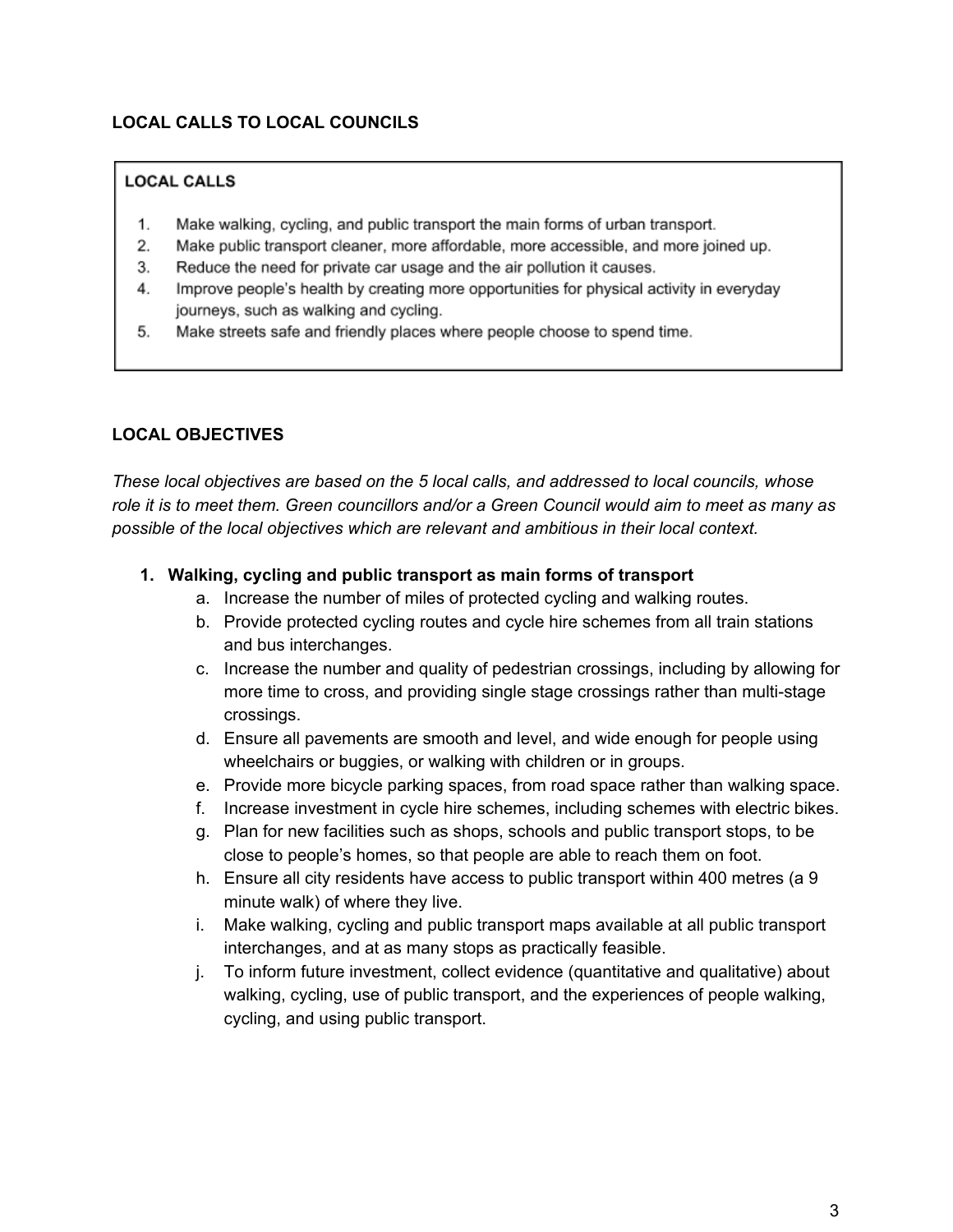#### **2. Public transport**

- a. Provide clean, affordable, reliable and accessible buses so that wherever people live, they can access work, healthcare, education and shops conveniently by bus. Partnerships between Councils and private bus companies can help achieve this. 7
- b. Ensure good connectivity between different public transport modes, for example train-tram and train-bus links.
- c. Make National Rail stations fully accessible. $8$

#### **3. Reduce car usage and its pollution**

- a. Implement stronger Air Quality Action Plans and Clean Air Zones by the end of 2018, to end all illegal air pollution levels as soon as possible within the next two years<sup>9</sup>.
- b. Introduce a council-wide workplace parking levy<sup>10</sup>, using the money raised to fund initiatives such as community schemes around active transport.
- c. Encourage deliveries by bicycle<sup>11</sup> and consolidate goods deliveries for businesses.
- d. Implement a zero emissions policy for council taxi and private hire vehicle licenses.
- e. Fine idling.
- f. Encourage low emission car sharing and car clubs.
- g. Put planning policy into place that avoids car-dependent housing schemes being built.

#### **4. Physical activity**

- a. Increase the number of walk and cycle to work schemes.
- b. Increase the number of walk and cycle to school schemes, including the introduction of School Streets<sup>12,13,14</sup>, with provision for children or parents with mobility issues.

<sup>7</sup> https://www.local.gov.uk/sites/default/files/documents/The%20Brighton%20Story%20-%20Mark%20Prior%20%281%29.pdf <sup>8</sup> http://www.nationalrail.co.uk/static/documents/content/Making\_Rail\_Accessible\_VT\_Nov2016.pdf

<sup>9</sup>

[https://cdn.friendsoftheearth.uk/sites/default/files/downloads/Too%20little%20too%20late%20-%20a%20critique%20of%20the%20Ai](https://cdn.friendsoftheearth.uk/sites/default/files/downloads/Too%20little%20too%20late%20-%20a%20critique%20of%20the%20Air%20Quality%20Plan%20FINAL%2017102017%20UPDATED.pdf) [r%20Quality%20Plan%20FINAL%2017102017%20UPDATED.pdf](https://cdn.friendsoftheearth.uk/sites/default/files/downloads/Too%20little%20too%20late%20-%20a%20critique%20of%20the%20Air%20Quality%20Plan%20FINAL%2017102017%20UPDATED.pdf)

<sup>10</sup> https://www.nottinghamcity.gov.uk/transport-parking-and-streets/parking-and-permits/workplace-parking-levy/

<sup>11</sup> http://www.pedalandpost.co.uk/

<sup>12</sup> http://www.streetsaheadedinburgh.org.uk/streetsahead/info/35/school\_travel/87/school\_streets

<sup>13</sup> https://www.hackney.gov.uk/school-streets

<sup>14</sup> https://www.livingstreets.org.uk/what-we-do/stories/school-road-closure-in-camden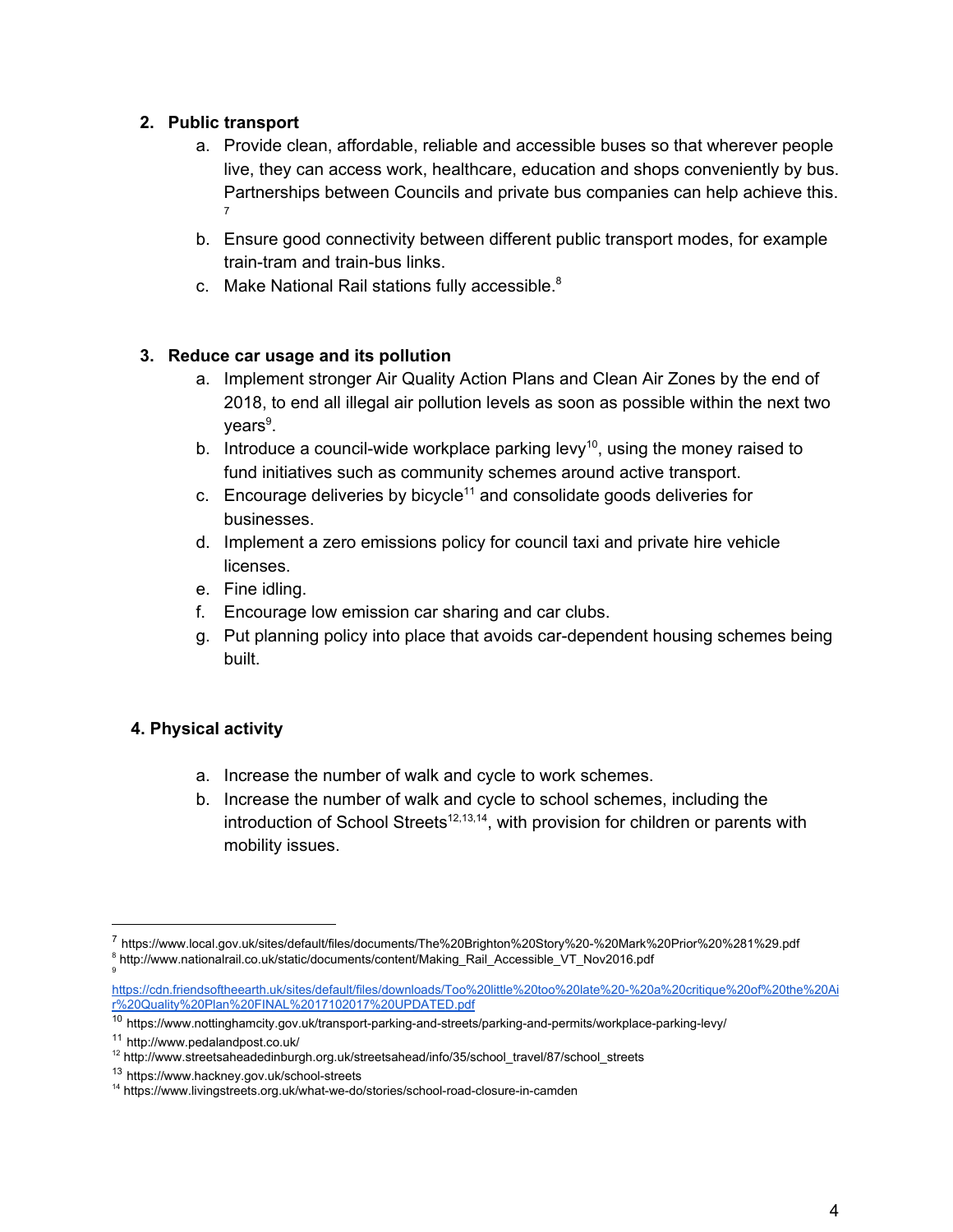c. Introduce Play Streets<sup>15</sup> in multiple streets in front of schools and in residential areas.

#### **5. Safe and friendly streets**

- a. Implement a Vision 0 approach to road danger<sup>16</sup> with a long-term vision for streets free from collisions and injuries.
- b. Reduce speed limits to 20mph or less in city centres, including main roads and high streets where many people live, work, and shop.
- c. Introduce low traffic neighbourhoods<sup>17</sup> with streets designed to be convenient and safe for everyone to use, in particular pedestrians, cyclists, and people using public transport.
- d. Provide and maintain access to green open space (at least a local, small, or pocket park) for every resident, no more than 400 metres (a 9 minutes walk) from where they live $^{18}$ .
- e. Restrict HGVs traffic in city centres, especially at peak times, and around construction sites and residential areas.
- f. Reduce rat-running through residential areas by filtering residential streets to limit access to just walking and cycling<sup>19</sup>.
- g. Make streets more attractive through planting flowers and trees, introducing creative seating, lighting, public art exhibitions, street markets and fairs.

# **Key facts on air pollution**

 $\bullet$  Air pollution exacerbates respiratory conditions including asthma<sup>20</sup>, and is linked to stunted lung growth in children<sup>21</sup>, heart attacks, strokes<sup>22</sup> and cancer<sup>23</sup>. A study by the Royal College of Physicians estimated that air pollution contributed to 40,000 premature deaths every year in the UK $^{24}$ .

<sup>15</sup> http://playingout.net/ 16

https://www.transportxtra.com/publications/local-transport-today/supplements/619/47115/britain-needs-a-vision-zero-approach-to-ro ad-danger-reduction/

<sup>17</sup> https://www.enjoywalthamforest.co.uk/about-mini-holland/

<sup>18</sup> Page 7:

https://www.gov.uk/government/uploads/system/uploads/attachment\_data/file/357411/Review8\_Green\_spaces\_health\_inequalities. pdf

<sup>&</sup>lt;sup>19</sup> https://www.cycling-embassy.org.uk/dictionary/modal-filter

<sup>&</sup>lt;sup>20</sup> https://www.asthma.org.uk/get-involved/campaigns/our-policy-work/air-pollution-affects-asthma/

<sup>21</sup> http://www.nejm.org/doi/full/10.1056/NEJMoa040610

<sup>22</sup>

https://www.bhf.org.uk/news-from-the-bhf/news-archive/2017/april/bhf-responds-to-new-research-that-reveals-how-air-pollution-caus es-heart-attacks-and-strokes

<sup>23</sup> http://www.bbc.co.uk/news/health-24564446

<sup>&</sup>lt;sup>24</sup> https://www.clientearth.org/uk-government-back-court-face-third-air-pollution-challenge-clientearth/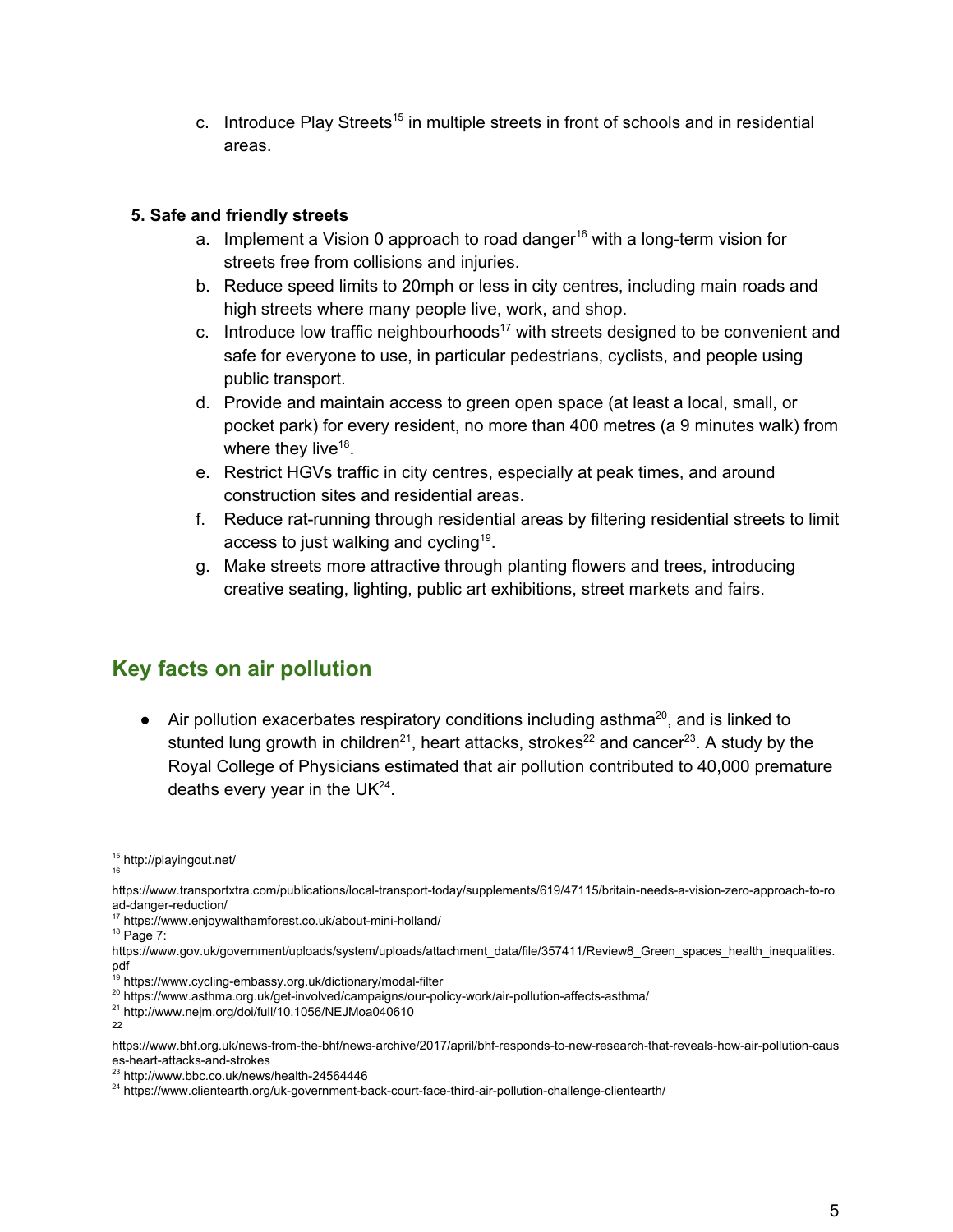- The latest Government plans fail to provide the necessary measures to clean up air pollution in 45 Local Authority areas in England that have illegal levels of pollution<sup>25</sup>.
- Transport is now the highest greenhouse gas emitting sector<sup>26</sup>, with 26% of total UK GHG emissions in 2016 (121 MtCO2 equivalent $27$ ).
- Road transport is responsible for on average 80% of air pollution where legal limits are being broken<sup>28</sup>.
- The latest government statistics showed that emissions from transport continued to increase (by 2%) between 2015 and 2016, driven by increased emissions from passenger cars and HGVs.<sup>29</sup>
- The 37 out of 43 zones across the UK that were breaching legal nitrogen dioxide (NO2) air pollution limits in 2015 are still being illegally polluted today. $30$
- At the beginning of October 2017 it was revealed that every area of London breaches World Health Organisation standards for PM2.5 pollution particles. with most areas exceeding levels by at least 50% (WHO limit is 10  $\mu$ g/m3)<sup>31</sup>. PM is particulate matter: tiny particles that are so small they enter your bloodstream when you breathe them in. They are produced from tyre and brake wear.
- The Government has been taken to court three times because of illegal air pollution levels in the UK since  $2015^{32}$ .
- Air pollution increases inequalities as areas with the most heavy traffic are often those used by the most disadvantaged people to live, work and shop.
- Air pollution also disproportionately impacts on the most vulnerable such as older people, disabled people, and children.
- Air pollution in the UK costs more than £20 billion per year according to The Royal College of Physicians and the Royal College of Paediatrics and Child Health<sup>33</sup>.
- As well as NO2 being a greenhouse gas, CO2 is the most common greenhouse gas (GHG) contributing to global warming. The policies required to reduce car usage and clean the air will at the same time help tackle climate change in an effective, locally-driven way.
- 65% of British public support a new clean air act<sup>34</sup>.

<sup>26</sup> <https://www.gov.uk/government/statistics/final-uk-greenhouse-gas-emissions-national-statistics-1990-2016> 27

[https://www.theccc.org.uk/wp-content/uploads/2017/06/2017-Report-to-Parliament-Meeting-Carbon-Budgets-Closing-the-policy-gap.](https://www.theccc.org.uk/wp-content/uploads/2017/06/2017-Report-to-Parliament-Meeting-Carbon-Budgets-Closing-the-policy-gap.pdf) [pdf](https://www.theccc.org.uk/wp-content/uploads/2017/06/2017-Report-to-Parliament-Meeting-Carbon-Budgets-Closing-the-policy-gap.pdf)

32 https://www.clientearth.org/uk-government-back-court-face-third-air-pollution-challenge-clientearth/

<sup>25</sup> https://www.clientearth.org/uk-government-back-court-face-third-air-pollution-challenge-clientearth/

<sup>28</sup> <https://www.healthyair.org.uk/4672-2/>

<sup>29</sup> <https://www.gov.uk/government/statistics/final-uk-greenhouse-gas-emissions-national-statistics-1990-2016>

<sup>30</sup> https://www.clientearth.org/new-uk-air-pollution-figures-reveal-shocking-lack-progress/

<sup>31</sup> https://www.theguardian.com/environment/2017/oct/04/revealed-every-londoner-breathing-dangerous-levels-of-toxic-air-particle

<sup>33</sup> https://www.rcplondon.ac.uk/projects/outputs/every-breath-we-take-lifelong-impact-air-pollution

<sup>34</sup> https://www.theguardian.com/cities/2017/feb/14/65-percent-british-public-want-clean-air-act-pollution-harmful-uk-survey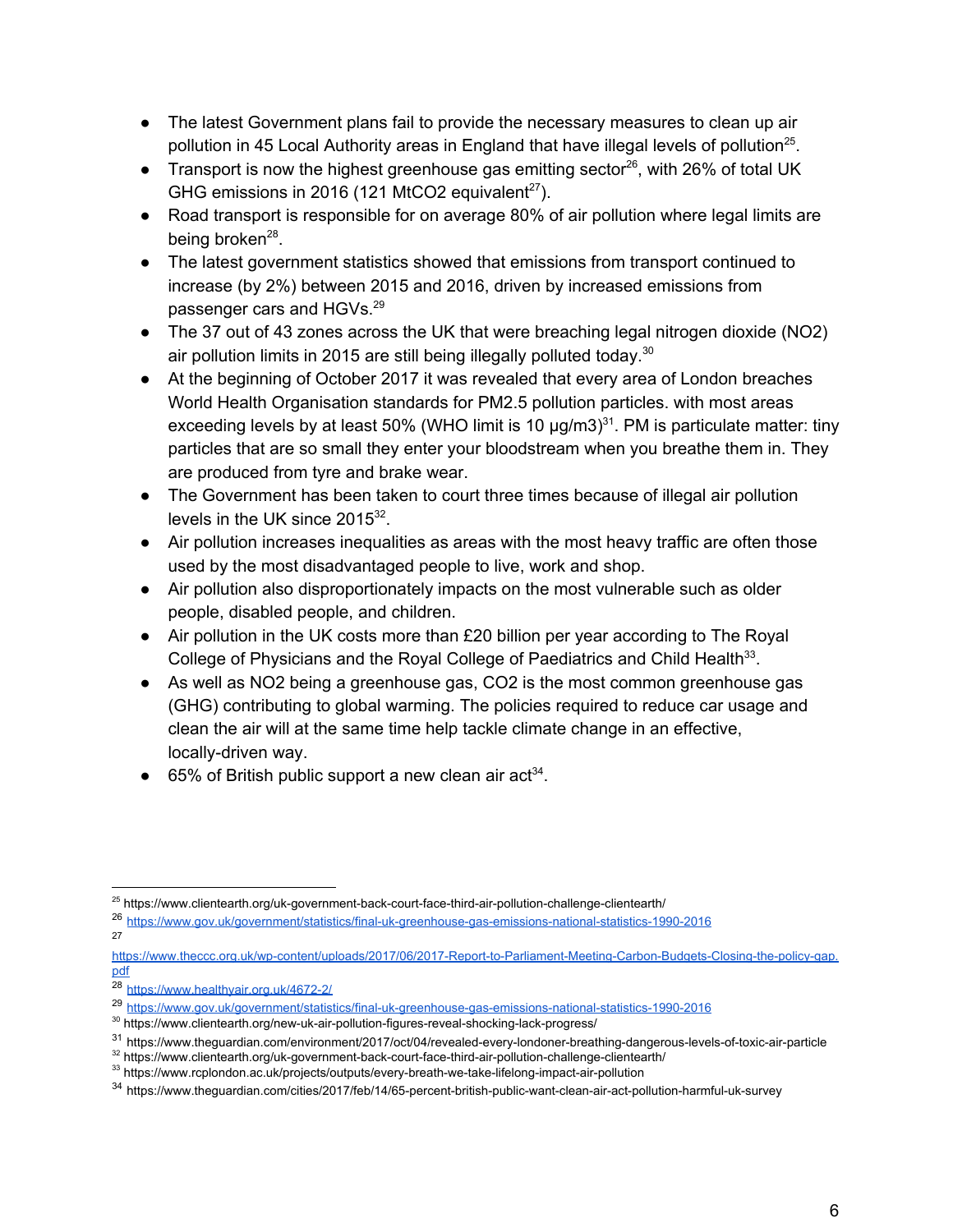### **Campaign narrative**

Breathing Cities is a vision for living cities that are clean, healthy, and safe.

Transport policy over recent decades has been all about helping more cars move around our cities whereas what we actually need is a transport policy that focuses on moving more people around. If we want people to be able to get around more quickly then we have to focus on the most efficient use of the space available. Single occupant cars are a very inefficient way for people to move around and anyone driving at rush hour in one of our cities knows that the speed of traffic is slowing every year. Our solution is to make it easier for people to use other modes of transport that will free up more road space and so improve transport for everyone.

Imagine cities with people enjoying walking outside in unpolluted, safe, attractive streets and city centres. Imagine cycling along networks of protected cycle lanes, free from the noise of traffic and exposure to dirty air. Imagine clean public transport accessible to all, that takes you where you want at your convenience, without the hassle of congestion. Imagine cities where older and disabled people can get around safely and conveniently in fully accessible buses and taxis, unperturbed by traffic. Imagine streets that have been reclaimed by people and become social places where we choose to spend time, be creative, connect with our communities, and have fun. Imagine living in cities with the knowledge that they are not disproportionately contributing to worsening climate breakdown.

By focussing on improving transport as a whole, this campaign is about enabling people to live in and move around clean, healthy and safe cities fit for the 21st century.

#### **Brief rationale behind 5 local calls**

- **1. Walking, cycling and public transport**
- Pedestrians, cyclists and trams produce no exhaust emissions.
- 'Euro 6' buses are a huge improvement in terms of pollution: they emit ten times less NOx per litre of fuel than 'Euro 6' standard cars<sup>35</sup>. The electricity that powers vehicles like trams and trains will have to come from renewable sources.
- Buses are highly efficient users of space as they can typically hold 60 (single-decker) to 90 (double-decker) passengers, whilst only occupying a fraction of the space that would be needed to transport as many people in cars.
- Alongside developing new initiatives, we will have a strong voice in highlighting the inconsistencies of decisions being made at a local level that are polluting the air.

<sup>35</sup> https://www.theguardian.com/environment/2017/jan/06/diesel-cars-are-10-times-more-toxic-than-trucks-and-buses-data-shows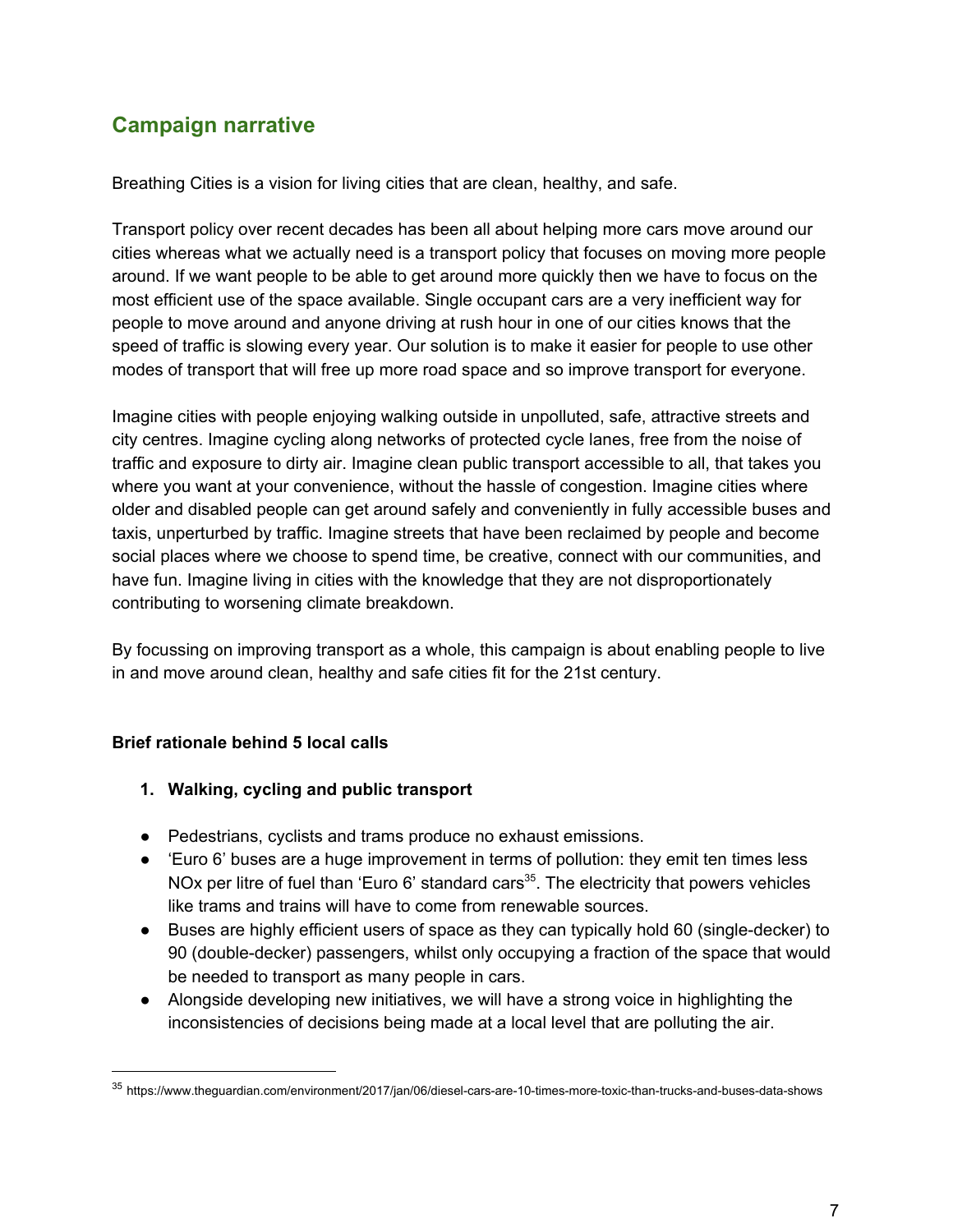#### **2. Better public transport**

- Proper investment in clean public transport reduces CO2 emissions and air pollution, as well as saving people money and time.
- Improved bus punctuality and journey time will enable people to travel faster and more smoothly by public transport rather than by private car.
- By seeing public transport as a common good, we will ensure that it is always affordable for everyone to use, much like a Living Wage or Living Rent keeps pace with inflation.
- Increasing the accessibility of public transport for people with reduced mobility will be a priority, enabling everyone to get from one place to another with ease, free from the danger and pollution of car traffic.

#### **3. Private car usage**

- As well as improved walking, cycling and public transport, reducing the need to use cars is ultimately the most effective way to reduce the nitrogen oxides (NOx), particulate matter (PM), and CO2 emissions from car exhausts, as well as the PM emissions from brake and tyre wear.
- Single occupant cars take up lots of road space for driving and parking, and make congestion worse. Low emission car sharing schemes can reduce the number of cars on the road and consequently reduce CO2 emissions and congestion.
- Building new roads induces demand for more cars. Breathing Cities aims to ensure that all new developments have robust travel planning measures in place that include good walking and cycling connections to facilities and existing communities. For example, new development should provide minimal or no onsite parking if the transport links are numerous and convenient, and developers could contribute to low-emission car club memberships.
- Ultimately, reducing the need for private car usage depends on investment in public transport. The capacity for people to reduce their car usage is based on the availability of reliable public transport nearby, linking people to local amenities and services. There are strong regional differences not only in access to convenient public transport, but also in the proximity of local amenities and services such as schools, doctors and shops.
- Breathing Cities aims to give people a say on how their neighbourhoods are designed through street audits to discuss ideas about how to improve their streets in a move away from dependency on polluting cars and the congestion they cause. The aim would be to use the evidence gathered to lobby the council to implement any traffic reduction measures based on the audit results.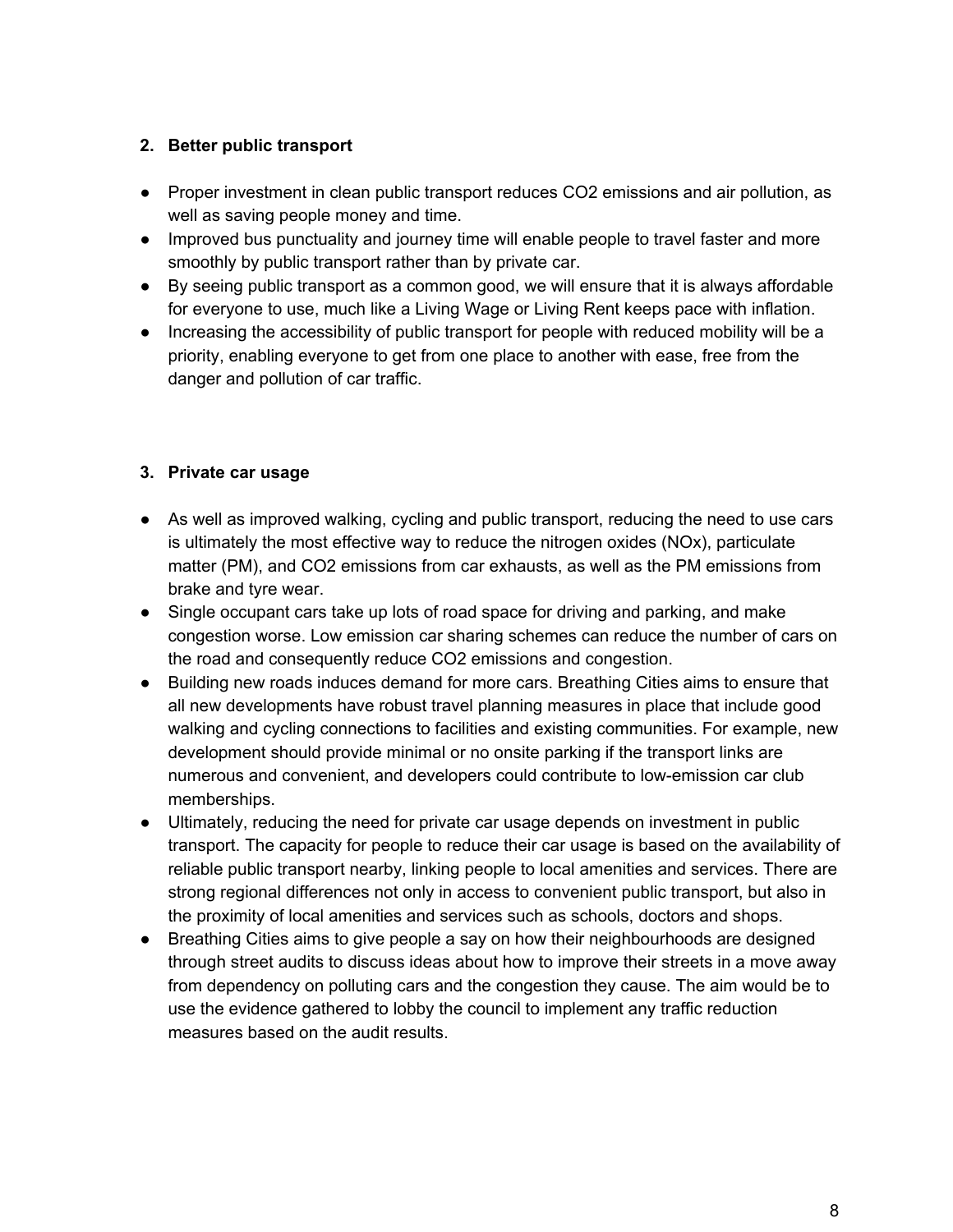#### **4. Physical activity**

- Cities that have cleaner air are cities in which it is healthier and more enjoyable to be physically active. And if people choose to walk, run or cycle to work rather than use diesel vehicles, this in turn greatly contributes to reducing toxic emissions, doubly improving people's health.
- Only 38% of men and 25.5% of women in England and Wales meet the guideline for adults of 30 minutes or more of moderate intensity physical activity on at least 5 days a week $^{36}$ . Active commuting, particularly cycling, is associated with a lower risk of cardiovascular disease and cancer<sup>37</sup>.
- Simply walking to and from public transport stops is an easy way to introduce physical activity into day to day life.
- Initiatives such as School Streets and Play Streets enable children to walk or cycle to school in a safe, friendly environment, and reclaim the street for play after school or at weekends, helping them engage naturally in physical activity.

#### **5. Safe and friendly streets**

- If streets were safer, more friendly and pleasant places, away from the pollution, danger, and noise of traffic, people would be more likely to spend time there, use different means of transport than cars, and make improvements that reduce air pollution.
- We aim for the Vision Zero approach to road danger which means eventually no one will be killed in a crash or collision on our streets<sup>38</sup>. Traffic systems should take account of human fallibility and minimize both the opportunities for errors and the harm done when they occur.
- Measures that make streets safer, such as reducing speed limits to 20mph, and restricting access for HGVs, also help reduce polluting emissions.
- People feel safer in protected walking and cycling paths, free from the danger of collision with cars.
- Road space (not walking space) should be reallocated to cycling rather than mixing people on foot and bicycle together, as this may cause conflict.
- Breathing Cities will enable neighbourhoods to reclaim their streets as areas where they can socialise, play, and shape their community. Inspiring initiatives that are already taking place include low traffic neighbourhoods such as Mini Holland in Waltham Forest<sup>39</sup>

38

<sup>36</sup>

https://www.gov.uk/government/publications/start-active-stay-active-a-report-on-physical-activity-from-the-four-home-countries-chiefmedical-officers

<sup>37</sup> http://www.bmj.com/content/357/bmj.j1456

https://www.transportxtra.com/publications/local-transport-today/supplements/619/47115/britain-needs-a-vision-zero-approach-to-ro ad-danger-reduction/

<sup>39</sup> https://www.enjoywalthamforest.co.uk/about-mini-holland/